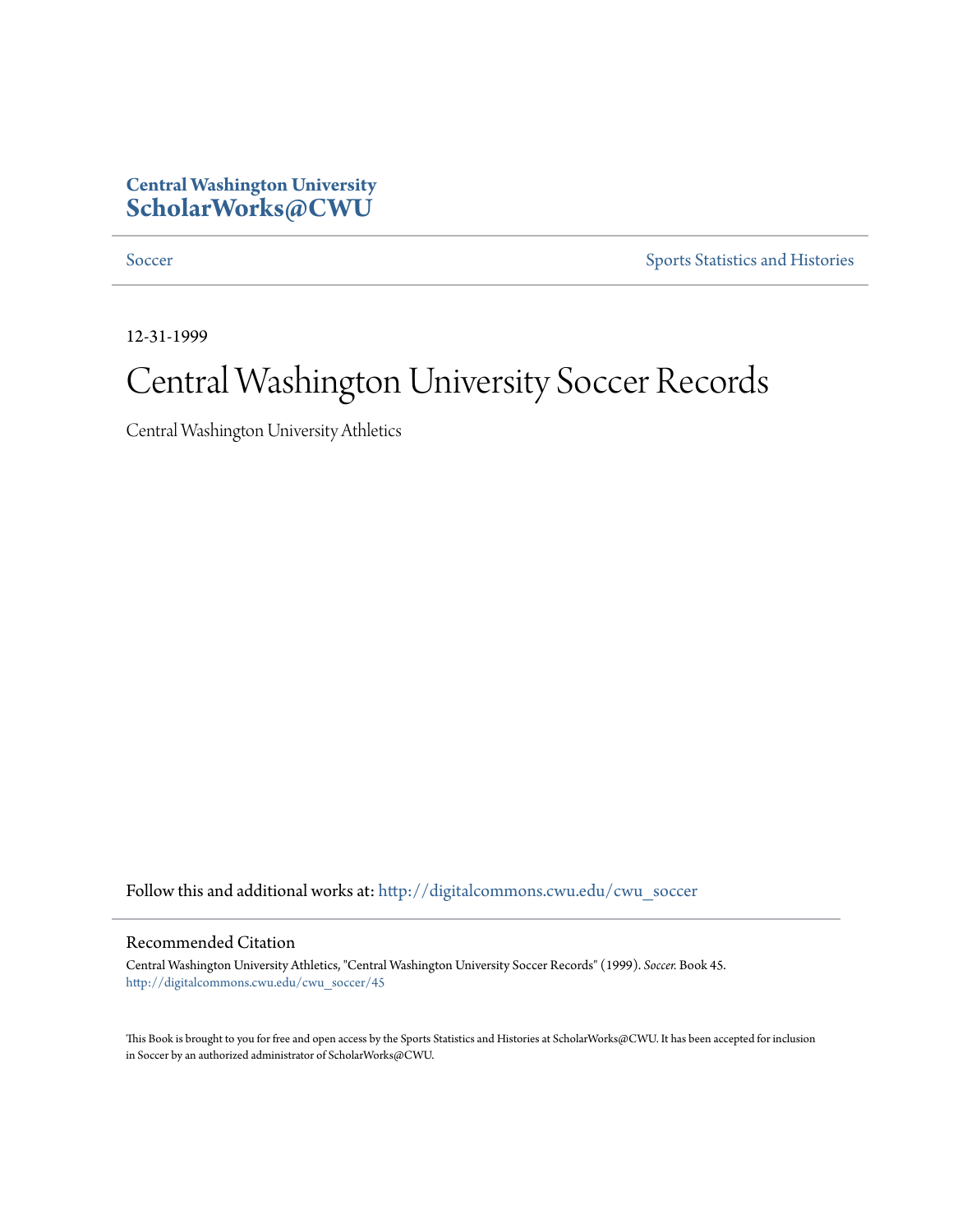SCHOOL RECORDS

Individual Single Game Goals - 4, Amanda Frazier (Evergreen State, 9-4-93); Casey Cunningham (Northwest Nazarene, 9-27-97); Anne Stuchell (Cascade, 9-14-97) Three-goal games - Katie Isley (Northwest Nazarene, 9-16-88; Washington State, 10-14-89); Erin Murphy (Seattle, 9-30-90), Angi Mathena (Evergreen State, 10-16- 93); Liz Colgan (Cascade, 9-14-97); Judy Koenigs (Northwest Nazarene, 10-3-97); Carrie Boers (Albertson, 9-5-98); Kyra Ulmer (Cascade, 9-11-99); Jenny Merkel (Evergreen State, 10-2-99) Assists - 5, Crissie Gordon (Cascade, 9-14-97) Four-assist games -Melissa Budde (Cascade, 9-14-97) Shots Attempted - 15, Abby Hovsepian (Linfield, 9-24-94) Fouls - 6, Rondi Becker (Western Washington, 10-8-94); Kellie Johnson (Willamette, 9-10-95); Kelly Cunningham (WWU, 10-25-97) Saves (Goalkeeper) - 32, Sloan Harris (Whitman, 10-7-89) Individual Single Season Games - 20, Seven (1999) Games Started - 20, Jenny Merkel, Kyra Ulmer, Stephanie Sanders, Rebecca LaLiberte (1999) Goals - 16, Judy Koenigs (1997) Assists - 9, Crissie Gordon (1997) Points - 39, Judy Koenigs (1997) Shots Attempted - 96, Judy Koenigs (1997) Fouls -37, Casey Cunningham (1997) Most consecutive games, goal - 5, Judy Koenigs (1997) Most consecutive games, assist - 4, Erin Murphy (1992) Most consecutive games, point - 5, Erin Murphy (1989), Erin Hamilton (1995), Abby Hovsepian (1996), Casey Cunningham (1997), Judy Koenigs (1997) Lowest GAA (min. 50 percent of minutes) - 0.88, Julie Olsen (1994) Most Saves -175, Sloan Harris (1989) Most Shutouts -5, Amber Rikerd (1998) , Elizabeth Medford (1999) Most consecutive shutouts - 3, Sloan Harris (1989), Amber Rikerd (1997) Most Consecutive Minutes, no goals allowed - 387, Amber Rikerd (8-29-97 to 11-1- 97, 5 games, 3 1/2 shutouts); 339, Julie Olsen (10-8-94 to 10-22-94, 4 games, 2 shutouts) Individual Career Games - 72, Gretchen Talmade (1995-98) Goals - 27, Judy Koenigs (1996-98) Assists - 15, Erin Hamilton (1992-95) Points - 65, Judy Koenigs (1996-98) Shots Attempted - 223, Judy Koenigs (1996-98) Fouls - 70, Casey Cunningham (1995-97) Lowest GAA - 1.20, Amber Rikerd (1995-98) Most Saves - 334, Sloan Harris (1989-91) Most Shutouts - 11, Amber Rikerd (1998) Team Single Game Goals - 15, Cascade (9-14-97) Assists  $-14$ , Cascade (9-14-97) Shots Attempted - 60, Western Oregon (11-2-96) Fouls - 23, Humboldt State (9-20-98) Corners - 15, Montana State - Billings (10-4-98)